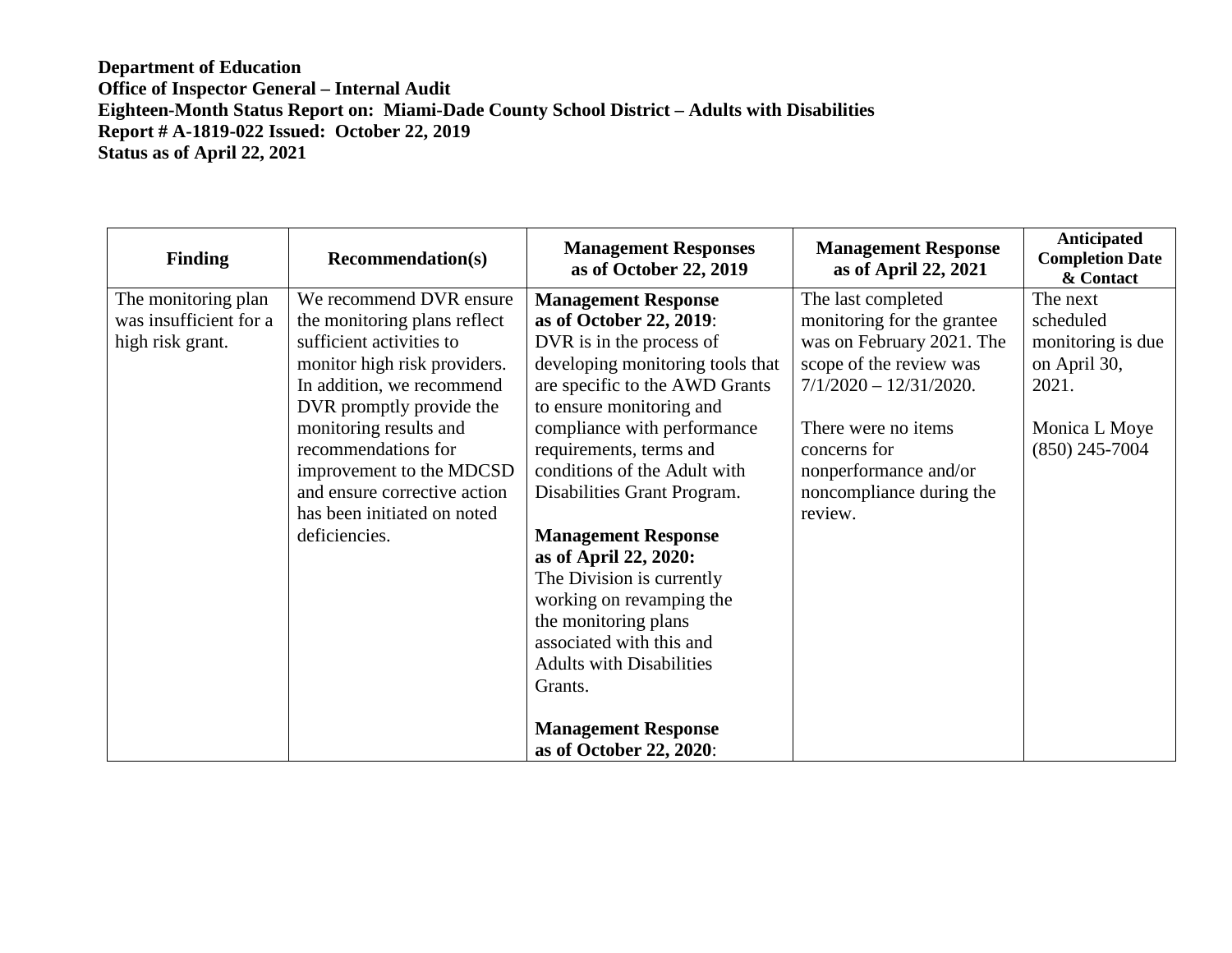| <b>Finding</b>                                                                                                               | <b>Recommendation(s)</b>                                                                                                                                | <b>Management Responses</b><br>as of October 22, 2019                                                                                                                                     | <b>Management Response</b><br>as of April 22, 2021                                                                                                      | Anticipated<br><b>Completion Date</b><br>& Contact                  |
|------------------------------------------------------------------------------------------------------------------------------|---------------------------------------------------------------------------------------------------------------------------------------------------------|-------------------------------------------------------------------------------------------------------------------------------------------------------------------------------------------|---------------------------------------------------------------------------------------------------------------------------------------------------------|---------------------------------------------------------------------|
|                                                                                                                              |                                                                                                                                                         | The scheduled DVR monitoring<br>for the grant is due on October<br>30, 2020.                                                                                                              |                                                                                                                                                         |                                                                     |
|                                                                                                                              |                                                                                                                                                         | <b>Anticipated Completion Date:</b><br>October 30, 2020                                                                                                                                   |                                                                                                                                                         |                                                                     |
| Documentation of<br><b>AIEPs</b> was<br>inconsistent and the<br>AIEPs did not always<br>include all required<br>information. | We recommend DVR<br>include a review of the<br>AIEPs in their monitoring<br>activities to ensure<br>consistency and compliance<br>with the grant terms. | <b>Management Response</b><br>as of October 22, 2019:<br>DVR will ensure that the<br>monitoring analysis and review<br>includes a sample selection of<br>AIEPs for the enrolled students. | The last completed<br>monitoring for the grantee<br>was on February 2021. The<br>scope of the review was<br>$7/1/2020 - 12/31/2020.$                    | The next<br>scheduled<br>monitoring is due<br>on April 30,<br>2021. |
|                                                                                                                              |                                                                                                                                                         | <b>Management Response</b><br>as of April 22, 2020:<br>This monitoring component<br>will be included in the<br>revised monitoring plan.                                                   | AEIPs were reviewed<br>during the monitoring and<br>there are no concerns<br>related to AIEPs and<br>compliance with the grant<br>terms and conditions. | Monica L Moye<br>$(850)$ 245-7004                                   |
|                                                                                                                              |                                                                                                                                                         | <b>Management Response</b><br>as of October 22, 2020:<br>AIEPs will be reviewed during<br>the 1 <sup>st</sup> quarterly monitoring.                                                       |                                                                                                                                                         |                                                                     |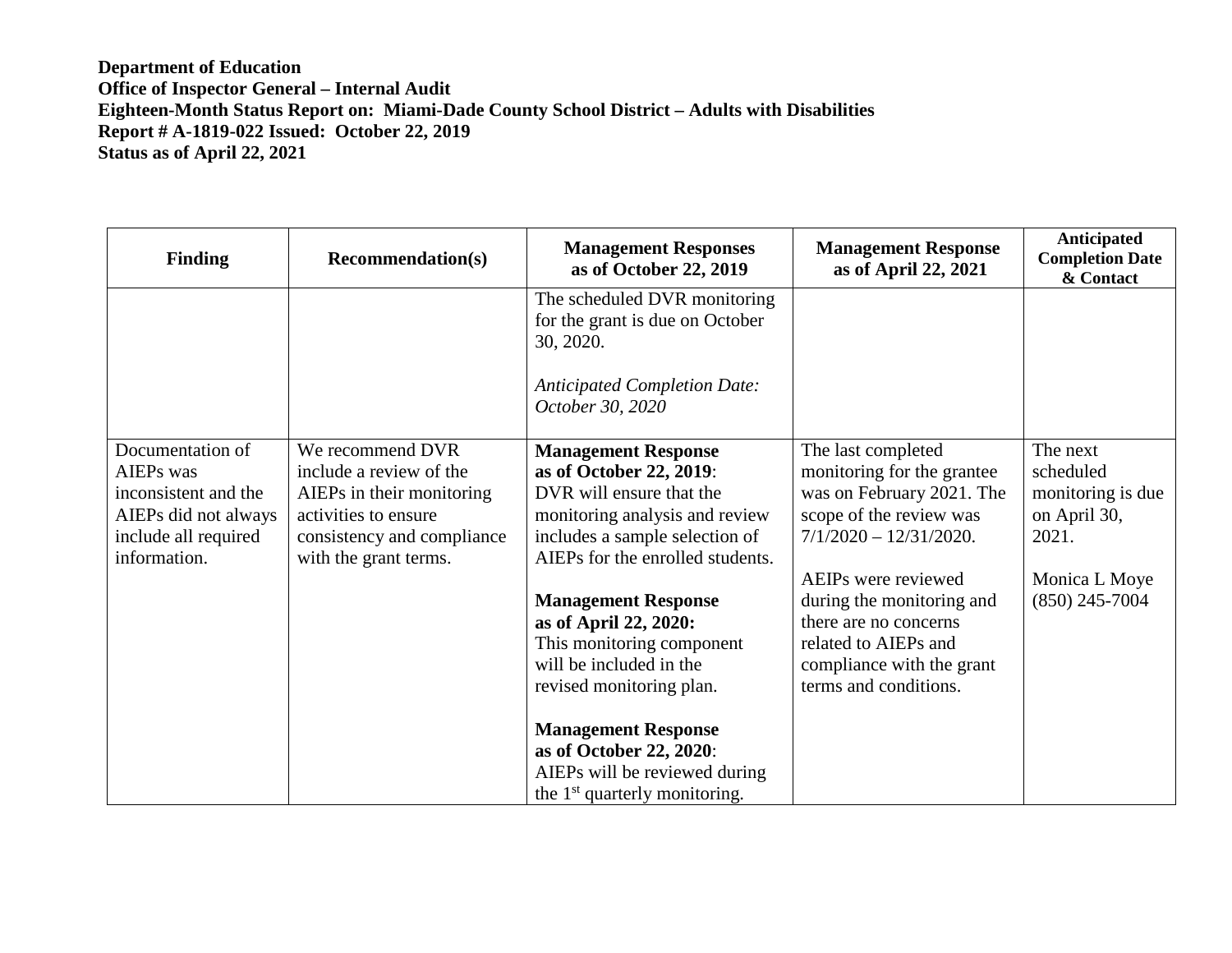| <b>Finding</b>                                                                                                                            | <b>Recommendation(s)</b>                                                                                                                                                                                                                                                                                                    | <b>Management Responses</b><br>as of October 22, 2019                                                                                                                                                                                                                                                                                                                                                                                                                                                                                                                | <b>Management Response</b><br>as of April 22, 2021                                                                                                                               | Anticipated<br><b>Completion Date</b><br>& Contact                   |
|-------------------------------------------------------------------------------------------------------------------------------------------|-----------------------------------------------------------------------------------------------------------------------------------------------------------------------------------------------------------------------------------------------------------------------------------------------------------------------------|----------------------------------------------------------------------------------------------------------------------------------------------------------------------------------------------------------------------------------------------------------------------------------------------------------------------------------------------------------------------------------------------------------------------------------------------------------------------------------------------------------------------------------------------------------------------|----------------------------------------------------------------------------------------------------------------------------------------------------------------------------------|----------------------------------------------------------------------|
|                                                                                                                                           |                                                                                                                                                                                                                                                                                                                             | <b>Anticipated Completion Date:</b><br>October 30, 2020                                                                                                                                                                                                                                                                                                                                                                                                                                                                                                              |                                                                                                                                                                                  |                                                                      |
| DVR did not require<br>the MDCSD to report<br>on their participants'<br>completion of<br>benchmarks in<br>accordance with grant<br>terms. | We recommend DVR review<br>the grant language to<br>determine the intent of the<br>grant and modify language<br>appropriately. If the grant<br>language remains<br>unchanged, we recommend<br>DVR ensure deliverables are<br>met on a quarterly basis<br>through review of AIEPs and<br>progress reports from the<br>MDCSD. | <b>Management Response</b><br>as of October 22, 2019:<br>DVR will communicate with the<br>DOE Grants Office to determine<br>options for amendment. In<br>addition, DVR will monitor and<br>review a sample of AIEPs and<br>student's progress to include<br>completion status during each<br>quarterly monitoring.<br><b>Management Response</b><br>as of April 22, 2020:<br>The changes to modify the<br>grant language related to the<br>completion of the<br>benchmarks are still in<br>progress, the changes will<br>be reflected in the upcoming<br>grant year. | DVR worked with the<br>grantee and Office of Grants<br>management to amend the<br>benchmarks to ensure<br>compliance with the grant<br>language and performance<br>requirements. | Finalized on<br>March 24, 2021.<br>Monica L Moye<br>$(850)$ 245-7004 |